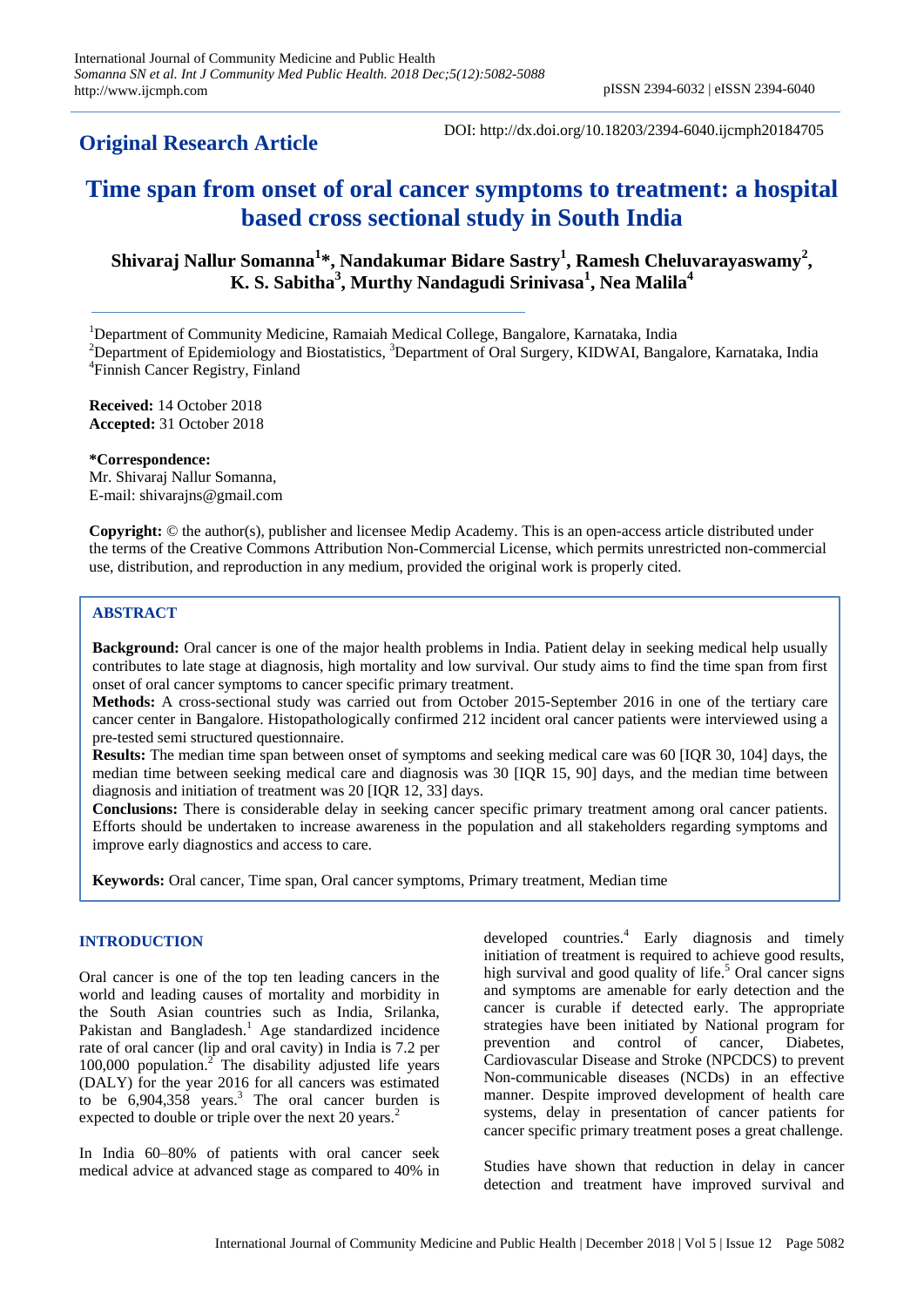decreased mortality to a large extent.<sup>6,7</sup> Periodic screening programs on high risk groups have shown early detection of precursors, reduced incidence and mortality for oral cancer.<sup>8,9</sup> Owing to resource constraints, screening programs in developing countries are largely not available. Oral cancer precursors are easily accessible and amenable for early detection owing to their overt manifestations and easy visibility.<sup>10</sup> This requires patients to seek medical advice early and avail appropriate medical interventions to achieve improved survival.

The present study delineates the time span for oral cancer from the onset of symptoms to cancer specific primary treatment.

#### **METHODS**

This cross sectional study was undertaken from October 2015 to September 2016 at a tertiary care cancer center which is a population based cancer registry (PBCR) located in Bangalore, Karnataka, India. The center offers services to large populations in and around Karnataka state.

Patients with incident and histopathologically confirmed oral cancer of all stages registered at the center were invited to participate in the study. Patients with primary tumor of the lip upper/lower, oral tongue, floor of mouth, hard palate/maxilla and buccal mucosa as defined in the national cancer registry guidelines were included in the study. Patients referred to palliative care for end of life support were, excluded from the study. Data was collected from both out patients as well as in-patients at different phases of treatment. Information pertaining to clinical and pathological details of the disease and sociodemographic details were extracted from the hospital records.

The sample size was calculated based on the study conducted by Joshi et al., where the proportion of patients who delayed to seek primary cancer care was 52%. Considering a 5% alpha error and a relative precision of 10%, the study required a minimum of 212 subjects.<sup>11</sup>

A semi-structured questionnaire was developed and administered to select respondents for assessing appropriateness and face validity. Additionally expert inputs from clinical oncologist and epidemiologist was obtained to refine the same. Base line information as well as time span for critical events from the onset of first symptom to definitive treatment was sought (Fig1). In order to improve recall among the respondents while collecting data on various time spans, local calendar of events was developed and used.

Time span in days was summarized with median and the inter quartile range since the data was skewed. For further analysis the time span was categorized into three month intervals. Chi square test of significance for proportions was used to assess the association between the time differences and various stages of oral cancer.  $P < 0.05$ was considered for statistical significance. Data was analyzed using SPSS Inc. Released 2009. PASW Statistics for Windows, Version 18.0. Chicago.





- T1: Onset of cancer symptoms until the first consultation with general practitioner
- $T_2$ : Referral by the general practitioner or health center to tertiary care center
- T3: Consultation at tertiary care to definite diagnosis
- $T<sub>4</sub>$ . Time taken for initiation of cancer specific primary treatment from definitive diagnosis

 $T_5$ : Sum (T1:T4)

Ethical and administrative clearances were sought from PBCR ethical committee, Bangalore

patients did not have any private health insurance (Table 1).

#### **RESULTS**

We identified 212 patients diagnosed histopathologically with oral cancer and of these 192 (90.5%) were squamous cell carcinoma. Among the study subjects 109 (51.4%) were females and 103 (48.6%) males. Most of the patients 163(76.9%) were not literate and were from rural areas 173 (81.6%) and the majority 202 (95.3%) of It was noted that 168 (79.2%) were tobacco users of any form. It was observed that only 41 (19.1%) had knowledge of tobacco smoking and 40 (18.5%) of them were aware that tobacco chewing would cause cancer. Very few 10  $(4.7\%)$  knew "sore that does not heal" and 3  $(1.4\%)$  "patch in the mouth" are the cancer related symptoms. Only 15 (7.1%) were aware that the cancer was completely curable with appropriate early interventions (Table 2).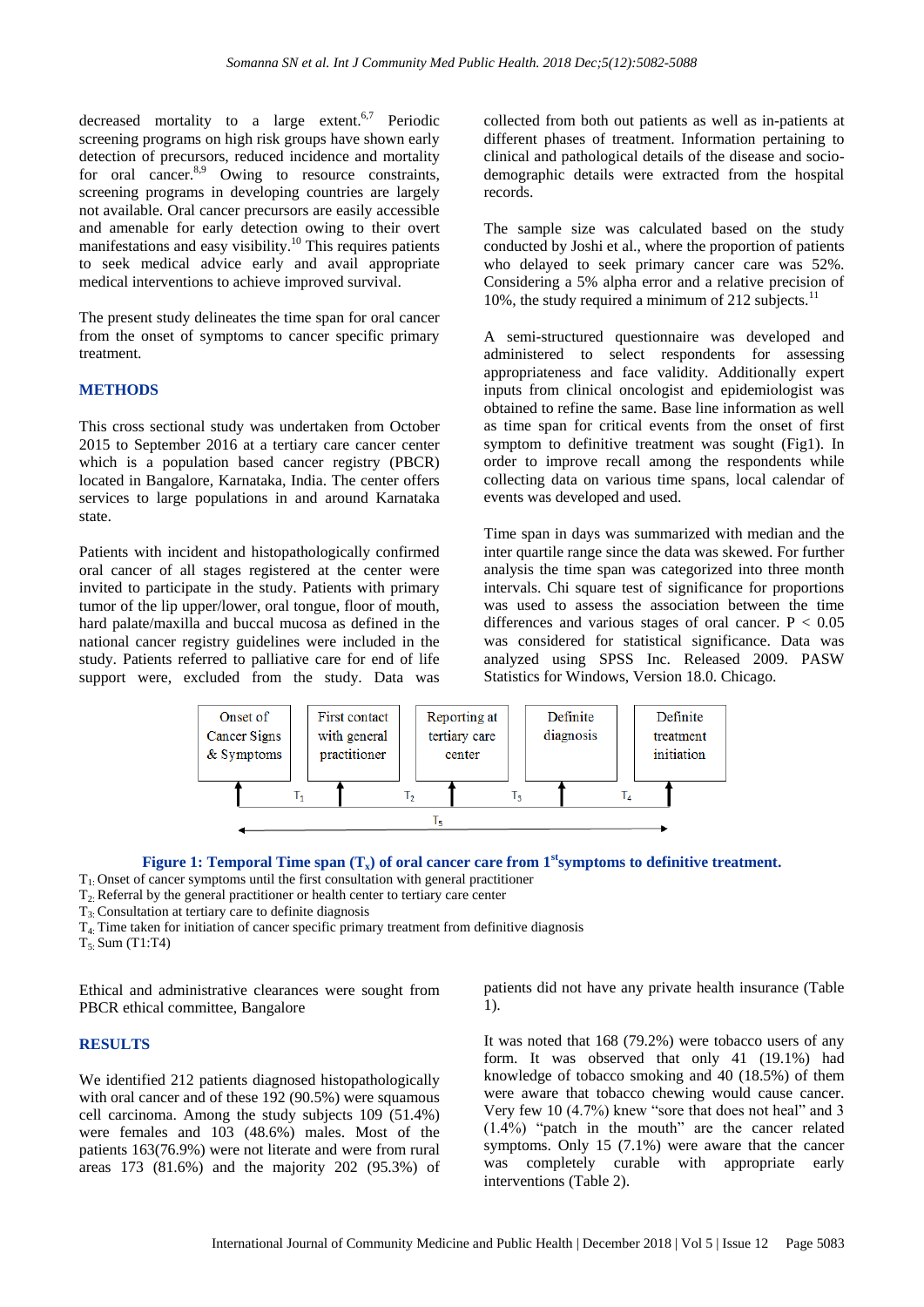## **Table 1: Distribution of demographic variables of the study subjects.**

| <b>Variable</b>                             | N(%)       |
|---------------------------------------------|------------|
| Age (in yrs)                                |            |
| $<$ 45                                      | 66 (31.1)  |
| $45 - 59$                                   | 91 (42.9)  |
| $\geq 60$                                   | 55 (25.9)  |
| <b>Gender</b>                               |            |
| Male                                        | 103 (48.6) |
| Female                                      | 109(51.4)  |
| <b>Education</b>                            |            |
| Not literate                                | 163 (76.9) |
| Literate                                    | 49 (23.1)  |
| Area of residence                           |            |
| Rural                                       | 173 (81.6) |
| Urban                                       | 39 (19.4)  |
| <b>Financially dependent for livelihood</b> |            |
| Yes                                         | 127 (59.9) |
| No                                          | 85 (40.1)  |
| Any health insurance                        |            |
| Yes                                         | 10(4.7)    |
| N <sub>o</sub>                              | 202(95.3)  |
| Tobacco use (any form)                      |            |
| Yes                                         | 168 (79.2) |
| N <sub>o</sub>                              | 44 (20.8)  |

## **Table 2: Distribution of knowledge among study subjects regarding cancer causes, symptoms, screening and treatment.**

| <b>Knowledge regarding cancer</b> |                                                            | N(%)        |
|-----------------------------------|------------------------------------------------------------|-------------|
|                                   | Tobacco smoking                                            | 41 $(19.3)$ |
|                                   | Tobacco chewing                                            | 40(18.5)    |
|                                   | Alcohol                                                    | 14(6.6)     |
|                                   | Heredity                                                   | 03(1.4)     |
|                                   | Spicy food                                                 | 02(0.9)     |
|                                   | Physically inactive                                        | 05(2.4)     |
| <b>Causes</b>                     | Infections                                                 | 01(0.5)     |
|                                   | Obesity                                                    | 05(2.4)     |
|                                   | Sex with multiple partners                                 | 02(0.9)     |
|                                   | Early marriage                                             | 05(2.4)     |
|                                   | Late marriage                                              | 05(2.4)     |
|                                   | Pollution of air                                           | 02(0.9)     |
|                                   | High fat diet                                              | 02(0.9)     |
|                                   | Sore that does not heal                                    | 10(4.7)     |
|                                   | Unusual bleeding                                           | 2(0.9)      |
|                                   | Thickening of lump                                         | 03(1.4)     |
| <b>Symptoms</b>                   | Indigestion                                                | 07(3.3)     |
|                                   | Change in bowel movement                                   | 01(0.5)     |
|                                   | Change in size of mole or lump                             | 5(2.4)      |
|                                   | Nagging cough                                              | 5(2.4)      |
|                                   | Patch in the mouth                                         | 03(1.4)     |
|                                   | Completely curable by early seeking                        | 15(7.1)     |
| Care                              | Screening test at early stage for detection of oral cancer | 03(1.4)     |
|                                   | Treatment modalities for oral cancer                       | 06(2.8)     |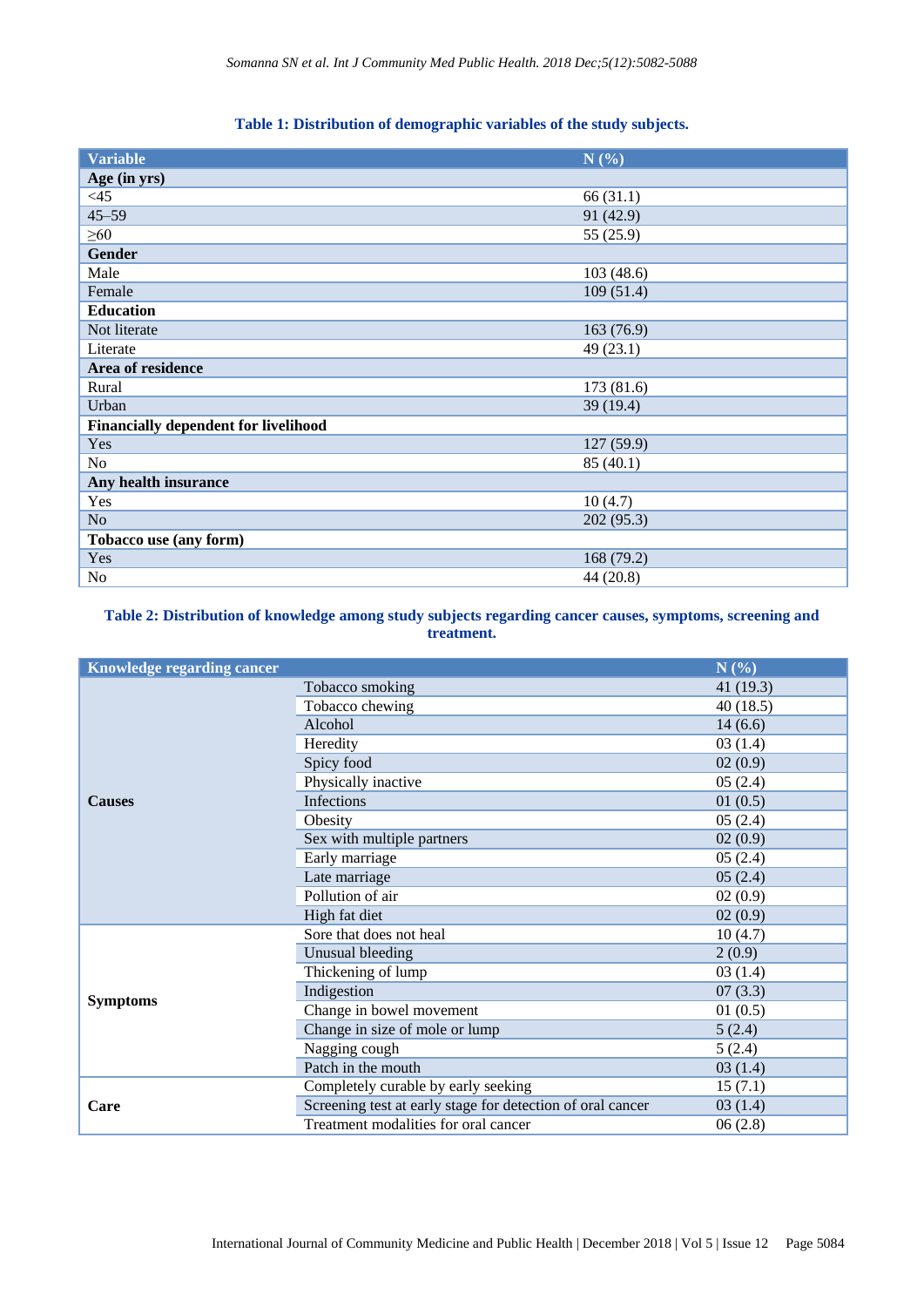## **Table 3: Distribution of Time interval between onset of cancer symptoms to cancer specific primary treatment.**

|                                                                        | $N = 212$                               | <b>Duration in months</b> |                 |                 |                     |
|------------------------------------------------------------------------|-----------------------------------------|---------------------------|-----------------|-----------------|---------------------|
| <b>Time Span between</b>                                               | <b>Duration median</b><br>[IQR] in days | $\lt 1$<br>N(%)           | $1 - 3$<br>N(%) | $3 - 6$<br>N(%) | $\geq 6$<br>$N(\%)$ |
| Onset of symptoms to first<br>presentation for medical care            | 60 [30, 104]                            | 48(22.6)                  | 88 (41.5)       | 45(21.2)        | 31(14.6)            |
| First contact to presentation at<br>tertiary care                      | $30$ [15, 90]                           | 73 (34.4)                 | 84 (39.6)       | 33(15.6)        | 22(10.4)            |
| Onset of symptom to seeking<br>diagnosis at tertiary care              | 117 [60, 180]                           | 11(5.2)                   | 64 (30.2)       | 62(29.2)        | 75(35.4)            |
| First contact to initiation of primary<br>treatment.                   | 81 [49, 151]                            | 18(8.5)                   | 102(48.1)       | 49(23.1)        | 43(20.3)            |
| Total time from onset of symptom to<br>initiation of primary treatment | 154 [97, 252]                           | 5(2.4)                    | 39 (18.4)       | 74 (34.9)       | 94 (44.3)           |

## **Table 4: Distribution of time interval between presentation at tertiary care to cancer specific primary treatment.**

|                                                                | $N = 212$                               | <b>Duration in days</b> |               |                |
|----------------------------------------------------------------|-----------------------------------------|-------------------------|---------------|----------------|
| Time span between                                              | <b>Duration median [IQR]</b><br>in days | $1 - 15$<br>N(%         | 16-30<br>N(%) | >30<br>$N(\%)$ |
| Initial presentation at tertiary care to definite<br>diagnosis | $10$ [7, 20]                            | 139(65.6)               | 38 (17.9)     | 35(16.5)       |
| Definite diagnosis to initiation of primary<br>treatment       | 20 [12, 33]                             | 81 (38.2)               | 72(34.0)      | 59 (27.8)      |

#### **Table 5: Comparison of time span for baseline characters.**

| <b>Variable</b>    |                | $\mathbf{T}_1$ | T <sub>2</sub> | $\rm T_3$    | T <sub>4</sub> | $T_5$          |
|--------------------|----------------|----------------|----------------|--------------|----------------|----------------|
|                    | <45            | 60 [28, 96]    | 41 $[15, 115]$ | $10$ [7,21]  | 20 [11, 40]    | 176 [95, 374]  |
| Age (yrs)          | $45 - 59$      | 60 [30, 90]    | $30$ [15, 60]  | 9[6, 17]     | 20 [11,36]     | 147 [95, 208]  |
|                    | $\geq 60$      | 60 [25, 174]   | 40 [15, 90]    | 9 [7, 20]    | 20 [15, 29]    | 165 [99, 356]  |
| <b>Sex</b>         | Male           | 60 [30, 150]   | $30$ [15, 90]  | 9[6,17]      | 21 [13, 35]    | 158 [104, 257] |
|                    | Female         | 53 [25,90]     | 40 [18, 90]    | $10$ [7, 23] | 19 [10, 33]    | 153 [93, 249]  |
|                    | Not literate   | 75 [40,150]    | 57 [15, 120]   | 9 [7, 18]    | $25$ [15, 50]  | 201 [117,464]  |
| <b>Education</b>   | Literate       | 53 [30, 90]*   | 30 [15,75]     | 10 [7,21]    | 19 [11,30]*    | 138 [95, 231]* |
| <b>Residence</b>   | Rural          | 60 [30,120]    | 40 [20,90]     | 10 [7,20]    | 20 [12,30]     | 160 [99, 256]  |
|                    | Urban          | 45 [20,60]     | 30 $[8,60]$ *  | 9 [7,17]     | 21 [13,50]     | 123 [90, 245]  |
| <b>Financially</b> | Yes            | 60 [30, 100]   | 40 [20, 90]    | 9 [7, 17]    | 19 [11, 31]    | 150 [95, 250]  |
| dependent          | N <sub>o</sub> | 60 [30,120]    | $30$ [15, 90]  | 10[7, 23]    | $22$ [13, 41]  | 164 [100, 255] |
|                    | Yes            | 60 [30, 95]    | 30 [20, 90]    | 9 [7, 21]    | 20 [11,30]     | 148 [98, 245]  |
| <b>Tobacco use</b> | N <sub>o</sub> | 60 [30, 120]   | 35 [15, 120]   | $11$ [7,17]  | 24 [14, 45]    | 170 [96, 336]  |
| Any health         | Yes            | 50 [13, 180]   | 67 [11, 127]   | 9 [7, 12]    | 15 [10, 28]    | 188 [116, 128] |
| insurance          | No             | 60 [30,101]    | $30$ [15, 90]  | 10 [7, 21]   | 20 [12, 34]    | 152 [96, 254]  |

T1: Onset of cancer symptoms until the first consultation with general practitioner; T2: Referral by the general practitioner or health center to tertiary care center; T3: Consultation at tertiary care to definite diagnosis; T4: Time taken for initiation of cancer specific primary treatment from definitive diagnosis; T5: Sum (T1:T4); \*Indicates statistically significant.

Only 48 (22.6%) patients had sought medical advice within one month after the onset of cancer symptoms (T1) median being 60 [IQR 30, 104] days. Median time taken for cancer diagnosis after the first contact (T2) was 30 [IQR 15, 90] days, with 55 (26.0%) taking more than 90 days for the same (Table 3). The median time for definitive diagnosis (T3) after reporting at tertiary care center was 10 [IQR 7, 20] days. The median time taken for initiation of primary treatment (T4) for cancer after diagnosis was 20 [IQR 12, 33] days, with 59 (27.8%) patients starting treatment after one month (Table 4). Overall median time taken from onset of cancer symptoms to primary treatment initiation was 154 [97, 252] days. It was noted that 94 (44.3%) patients had their primary treatment for cancer only after 180 days.

Comparison of time spans for baseline characteristics are given in Table 5. The median time span from onset of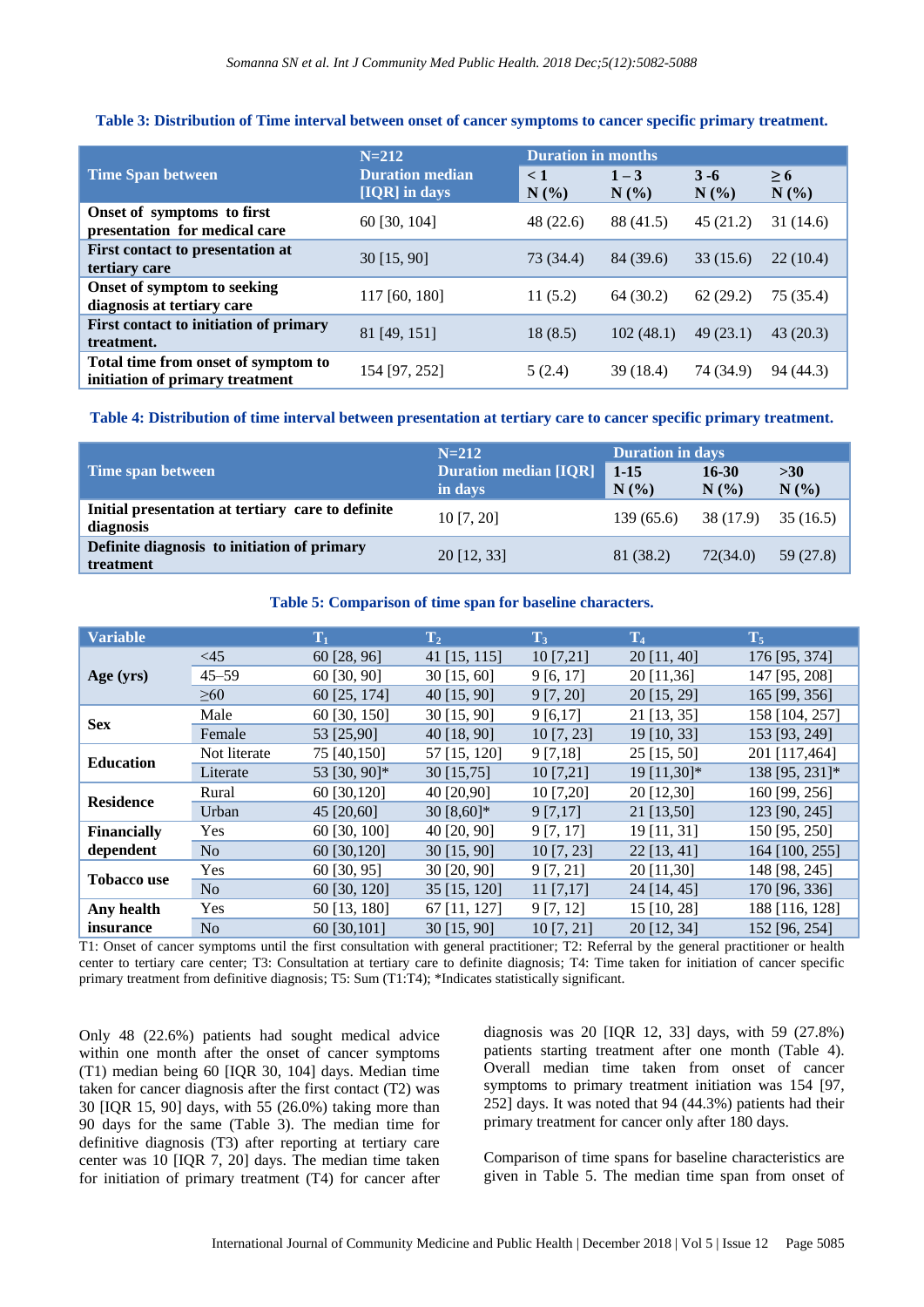cancer symptoms to primary treatment among literate patients was paradoxically 201 [IQR 117, 464] days, as compared to not literate 138 days [IQR 95, 231] days. The difference was found to be statistically significant (p=0.006). It has been observed that the median time span from first contact to presentation at tertiary care among urban patients was 30 [IQR8, 60] days which was found to be less as compared to rural patients 40 [IQR20, 90] days and was statistically significant (p=0.043).

| Table 6: Association of time span between onset of cancer symptoms to primary treatment and stage of cancer. |  |  |
|--------------------------------------------------------------------------------------------------------------|--|--|
|                                                                                                              |  |  |

| Time interval<br>  (Months)   | <b>Stage I</b><br>N(%) | <b>Stage II</b><br>N(%) | <b>Stage III</b><br>N(%) | <b>Stage IV</b><br>N(%) | <b>Total</b> |
|-------------------------------|------------------------|-------------------------|--------------------------|-------------------------|--------------|
| $\vert \langle 3 \vert \vert$ | 5(11.4)                | 9(20.5)                 | 18(40.9)                 | 12(27.3)                | 44           |
| $3-6$                         | 3(4.1)                 | 15(20.3)                | 20(27.0)                 | 36(48.6)                | 74           |
| $\geq 6$                      | 5(5.3)                 | 13(13.8)                | 16(17.0)                 | 60(63.8)                | 94           |
| <b>Total</b>                  | 13(6.1)                | 37 (17.5)               | 54 (25.5)                | 108(50.9)               | 212          |

Chi-square=18.6, df=3, p=0.005, Trend, p=0.001.

#### **Table 7: Distribution of perceived reasons for delay in not seeking medical care at various stages.**

| <b>Stage</b>                                         | <b>Perceived reasons</b>                                                    | N(%)       |
|------------------------------------------------------|-----------------------------------------------------------------------------|------------|
|                                                      | Lack of awareness of cancer symptoms                                        | 166 (91.2) |
|                                                      | Belief that symptom would go away                                           | 131 (72.0) |
|                                                      | Absence of pain                                                             | 75(41.2)   |
|                                                      | Changes in the body attributed to common illness                            | 53 (27.5)  |
| Onset of symptoms to first<br>contact<br>$(n=182)^*$ | Vague and mild symptoms related to common<br>illness                        | 50(23.6)   |
|                                                      | Financial problems                                                          | 34(18.7)   |
|                                                      | Nobody to accompany                                                         | 32(17.6)   |
|                                                      | Co-morbidities like diabetes & hypertension                                 | 10(5.5)    |
|                                                      | Others                                                                      | 13(7.1)    |
|                                                      | Visited multiple medical practitioner before<br>presenting at tertiary care | 87 (48.6)  |
| Diagnosis after first contact                        | Not suspected for cancer at first contact                                   | 71 (39.7)  |
| $(n=179)^*$                                          | Distance of tertiary care center                                            | 61(34.1)   |
|                                                      | Affordability                                                               | 23(12.8)   |
|                                                      | Fear of treatment                                                           | 67(51.1)   |
|                                                      | Dependent on the family                                                     | 27(20.6)   |
|                                                      | Stigma                                                                      | 16(12.2)   |
|                                                      | Distance of hospital                                                        | 11(8.4)    |
| <b>Treatment after diagnosis</b>                     | Not comfortable with treatment                                              | 11(8.4)    |
| $(n=131)$ #                                          | I am aged                                                                   | 10(7.6)    |
|                                                      | Treatment would cause disfigurement                                         | (6.1)      |
|                                                      | Long treatment procedure                                                    | 9(6.9)     |
|                                                      | Affordability                                                               | 5(3.8)     |
|                                                      | Loss of wages                                                               | 4(3.1)     |

\* Responses was elicited from those who had not sought specific care for more than one week; #Responses was elicited from those who had not sought treatment on specified time by doctor.

In our study, it was observed that predominantly 60 (63.8%) of the patients in stage IV had taken more than 6 months from onset of first symptom to initiation of cancer specific primary treatment. Few patients 5 (11.4%) in stage I had started their primary treatment within one month after the onset of symptoms. We observed a statistically significant association (p=0.001) between the time difference (T5) from the onset of first symptom to initiation of cancer specific primary treatment and stage of the disease (Table 6).

Several reasons were attributed to delay in seeking medical care after onset of first symptoms and leading to poor patient outcomes. Among all oral cancer patients, 182 patients (85.8%) had delay (>1 week) in seeking treatment. As reported by patients, lack of awareness of cancer symptoms was the most common reason for not seeking medical care in time 166 (91.2%), followed by 131 (72%) patients assuming that the symptom would resolve by itself. Most of the patients 195 (92.0%) were unaware that early interventions lead to better prognosis.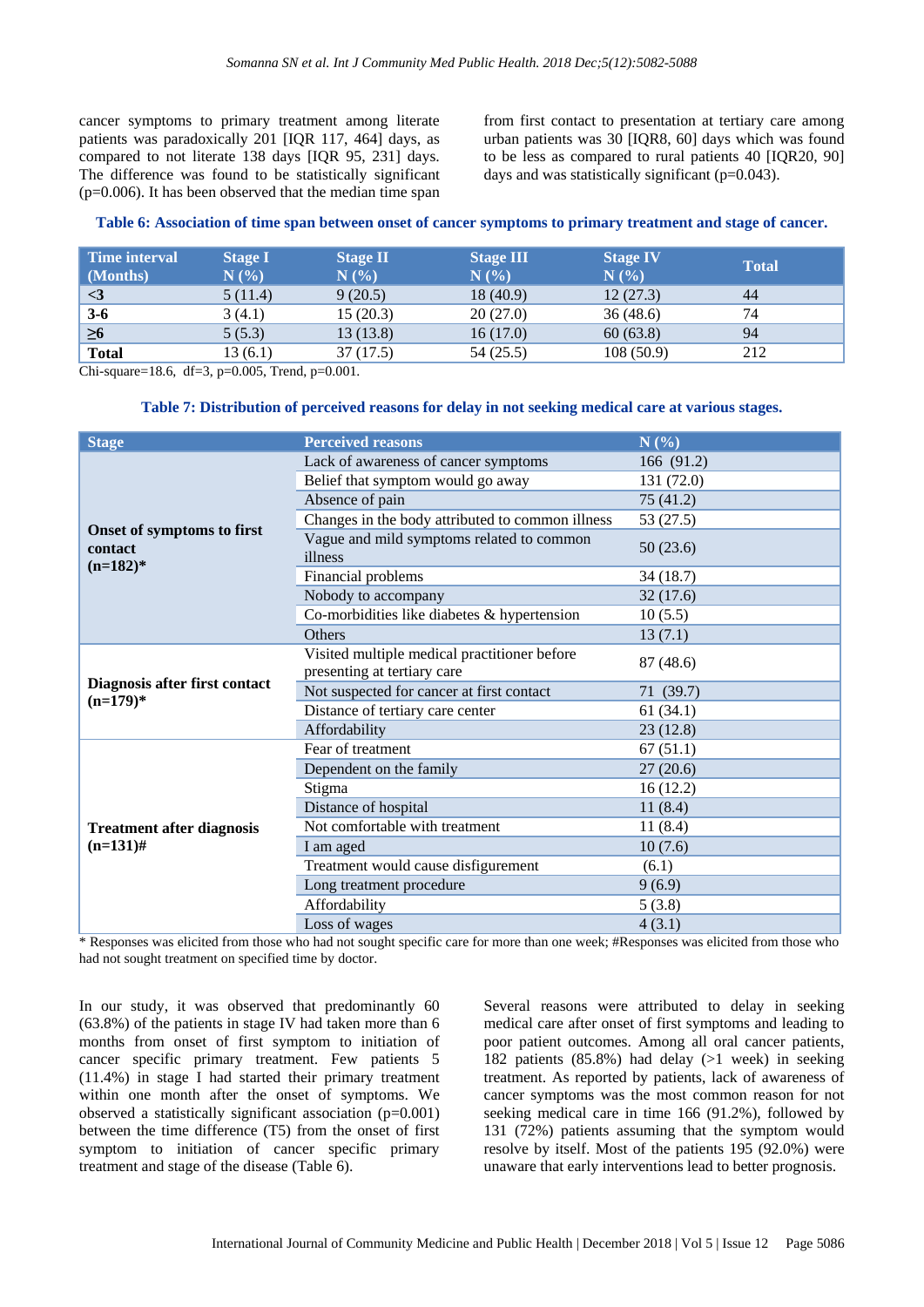It was noted that delay for seeking diagnosis at tertiary care (T2) was due to visiting multiple general practitioners 87 (48.6%). It was noted among those with delayed treatment after diagnosis (T4 >15 days), 67 (51.1%) of the patients reported fear for treatment as one of the important reasons. Other common reasons for treatment avoidance included family dependence, advanced age, fear of stigma, perceived discomfort of treatment and distance from treating center (Table 7).

#### **DISCUSSION**

We observed that one third of the patients had prolonged time span in seeking for medical care (>90 days) and close to half of the patients (44%) had cancer specific primary treatment after more than 90 days from the onset of cancer symptoms.

Various studies in cancer treatment emphasizes the importance of early diagnosis and initiation of definitive treatment for improving patient clinical outcomes.<sup>12</sup> However there are several reasons that contribute to inordinate delays in recognizing the onset of first symptoms and initiation of definitive treatment.

In a study by Jafari et al, it was noted that among oral squamous cell carcinoma patients, the time interval between first onset of symptoms to visiting of primary care physician was on average 270 days. The mean duration from contact with physician to definitive treatment was 90 days (range 0-270 days) which was similar to the present study 154 [IQR 97, 252] days.<sup>13</sup> In our study, the median time span in visiting primary care physician was much less, only 60 days.

Joshi et al reported 50% of patient delayed for diagnosis by the primary care physician before being referred to tertiary care where as in the present study 65.6% were delayed for more than 30 days before reporting at tertiary  $care.<sup>11</sup>$ 

Abdo et al concluded that for males and females the average evolution time (ET) was 169.4 and 215.4 days, time elapsed from referral to hospital and first appointment (RT) was 27.9 and 40.6 days, time elapsed from first appointment and treatment (TT) was 40.9 and 44.9 days, and total time elapsed from first noticing the lesion and starting treatment (TTE) was 207.9 and 263.8 days respectively. Most of these observations concur with current study.<sup>14</sup>

Majority of the oral cancer patients seeking for medical care at the late stage have complex treatment and reduced survival compared to early stage. Our study showed that only 23% of patients had sought medical advice from the medical practitioner within one month (T1) and 36% had delayed more than 3 months from the onset of cancer symptoms. On the other hand, a study from the UK, showed that 39% patients had presented within one month to the medical practitioner and only 29% had taken more than  $3$  months.<sup>15</sup> It is observed globally that despite several advances in diagnosis and increased accessibility to health care there are continued delays in reaching the right center for diagnosis as well as definitive care. In a study by Kumar et al 56 (70.9%) were in advanced stage at diagnosis which was similar to present study.<sup>16</sup>

Present study observed that urban patients get early diagnosis after the first contact with physicians as compared to rural patients. Observation from Akram et al showed urban patients 54.3% reported early compared to 31.7% among rural patients.<sup>17</sup> In this study rural patients delay may be attributed to relatively greater distance of the tertiary care center, non-formal health care providers, financially constrains, older age and lack of awareness for cancer care.

Dwivedi et al have reported that common factors influencing the delay in the first contact were lack of awareness (54.6%), economical problems (12.4%) and lack of time  $(9.7\%)$ .<sup>18</sup> In the present study we observed that "lack of awareness of cancer symptoms" was common in 78% and "belief that the symptom would go away" was 62%. The other factors such as distance, economical and family related problems were observed among 4.5%, 12.4% and 8.7% of the total patients respectively.

The above observations reiterate the fact that despite several advances in cancer diagnostics and treatment modalities, one of the important impediment to ensure successful patient outcomes is the time span for the patient to obtain cancer specific primary treatment from the onset of first symptom. This is an important aspect that needs to be factored in planning and implementing cancer control programs.

## **CONCLUSION**

Considerable delay is noted at all phases of cancer care from the onset of symptom to cancer specific primary treatment. In this context cancer control programs should increase awareness in the population and all stakeholders (both first care physicians as well as patients and their relatives) regarding symptoms and improve early diagnostics and access to care.

#### **ACKNOWLEDGEMENTS**

This study was conducted as a part of the Ph.D. work of the corresponding author affiliated to Tampere University, Finland. The authors acknowledge the support of administrators and staff of Regional Cancer Institute Bangalore, and Ramaiah Medical College Hospitals, Bangalore; Faculty and postgraduates of Department of Community Medicine, Ramaiah Medical College, Bangalore.